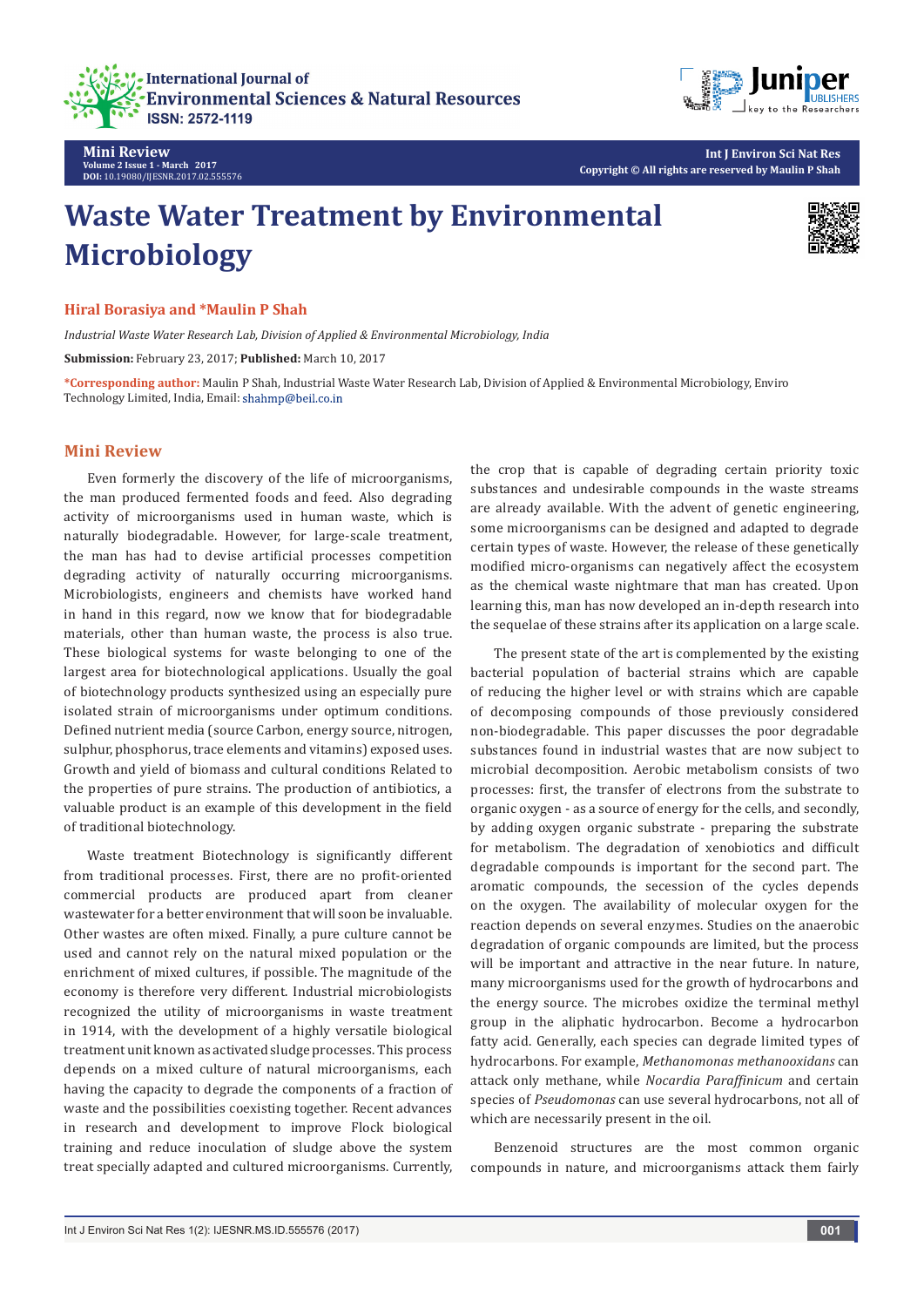well. However, aromatic polycyclics and those with rare substituents (e.g., polychlorinated biphenyls) are difficult to decompose. The degradation of the aromatic compounds begins to split the ring. Examples of microbes that carry this attack include Pseudomonas stutzeri, *Pseudomonas mendocina*, *Psudomonas putida* and *P. ovals.*

Halogen compounds are used as solvents, aerosols, lead scavengers, fumigants and nematicides, among others. The species of *Pseudomonas* and Xantobacter autophicus are capable of degrading these compounds. The halogenated aromatic compounds are used as solvents, lubricants, intermediates in the synthesis, insulators, plasticizers, etc., degrade with respect to the halocatocalic formation or before the cleavage of the dehalogenation of the ring. Examples of such microorganisms are *Pseudomonas* and Athrobacter species. Nitro aromatic compounds used in the production of paints, medicines, pesticides, explosives and industrial solvents are toxic. The simpler compounds are completely biodegradable nitro aromatic complexes such as 2,4,6-trinitrotoluene is not degraded. Under aerobic conditions, the polymerization may take place under anaerobic conditions; Amine conversion can take place. Polychlorinated biphenyls used in transformer oil, capacitor dielectrics and heat transfer fluids are toxic to animals and humans. The species Acinetobacter and Alcaligenes are able to transform many PCBs. PCBs containing more than four are resistant to chlorine degradation.

Xenobiotics and pollutants are released into the environment by point sources or dispersed by consumers and users of the final product. With appropriate destruction information regarding the pollution of this waste consumed and with the appropriate control of the system institution efficient for the collection and treatment of waste, often complex physical and chemical properties of fractions of waste can be controlled. Thus, the use of these microorganisms in the degradation of the contaminants can be optimized. Experiments with pure cultures of the individual substrates form the basis of the collective knowledge of the biosynthetic pathways of the compounds which are not very degradable in microorganisms. After pure culture is available, the development of biotechnological processes is possible. For the isolation of microorganisms with biodegradable resources, microbiologists use the technique of enrichment culture. The procedure is to allow microorganisms with growth potential in a medium with low degradable compounds and a nutrient source limiting essential growth. Only micro-organisms that can decompose this substance will grow.

A number of subcultures evaluate the success of the enrichment. Wastewater, where many microorganisms come in contact with xenobiotics, is a common source of enrichment for bacteria with degradation capacity. However, isolates from the natural environment in which compounds of interest have been found are generally successful. These include samples from industrial production lines, soil treated with pesticides,

landfills and wastewater treatment. Fermentation processes are generally conventional, from the preparation of capillary inoculums and sequential seeding to fermentators up to 10,000 litres. Although high, sterile mixed conditions are maintained to protect against contamination by salmonella, staphylococci and streptococci. Cultural conditions are maintained products of microorganisms that are repressed and conditioned their final environment. Methods of centrifugation or filtration which are used for cell concentration. Spore formation was air dried and not lyophilized. The cultures are then mixed with additives before final packaging. For significant progress in the microbial digestion of waste, it is necessary to identify organic chemicals that resist degradation in conventional waste treatment plants. After identification, the dismantling of existing plant protection products can now be improved or specialized technology suitable for their biodegradation can be obtained.

Among the organic chemicals in the EPA list of priority contaminants are pesticides and metabolites, phenolic compounds, halogenated, aroma nitro aromatics, chloroaromatics, PCBs, phthalate esters, polycyclic aromatic hydrocarbons and nitrosamines. This EPA list is helpful in determining the direction of research to improve the system for waste water treatment. The biomass consists of cellulose, hemicellulose and lignin. Lignin acts as a cementing material in the lignocellulosic material, and protects the structure of microbial degradation. Biodegradation of lignin is important because of the increasing number of industrial uses. Lignosulfonate, which are resistant to biodegradation of lignin, waste sulphite process products in 'the pulp and paper. White rot fungi can degrade lignosulfonates. Other mushrooms and mixed microbes promote precipitation through poliplerization. Commercial detergents containing 10% to 20% of surface-active agents for cleaning. Anionic surfactants are not biodegradable. Substituted level alkilbcnzcnsulfonata is more biodegradable, but are deposited in the sewer system. Cultures of microorganisms adapted for degradation of alkyl sulphates and alkyl sulfonates was very fast. Currently, 3,500 buoys are in use (40,000 colours and pigments to 7,000 different chemical structure). Therefore, we cannot generalize their biodegradability. Textiles and paint industries are responsible for replacing colours in the environment, although in small quantities. The model for the biodegradation activity Pteudomon M type on azo dyes for the production of biomass,  $CO_{2'}$ ,  $H_2O$  and  $NH_{3'}$ . In real situations, using a mixed culture adapted microorganisms.

Research on biodegradation of xenobiotics and pollutants to accumulate. The results of microbial, biological and genetic research will ultimately improve the practical application of methods of treatment on an industrial scale. With a higher level of sophistication to be achieved, more and more specific microbial species for biodegradation of the waste stream will be used. Ideally, the waste using microorganisms should emulate industrial fermenters. However, aseptic conditions are not possible, and the system is faced with a different